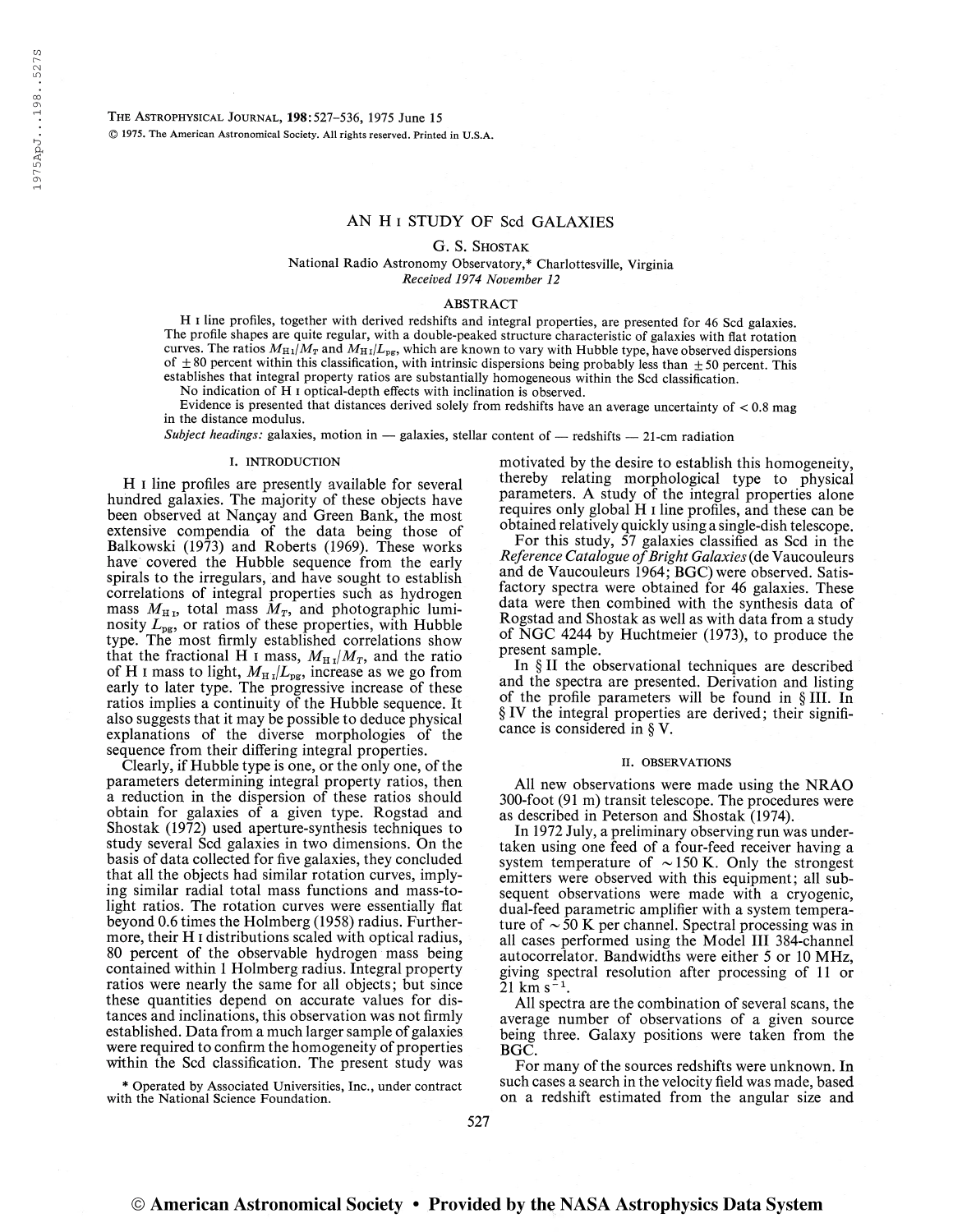TABLE <sup>1</sup>

| <b>UNDETECTED GALAXIES</b> |  |
|----------------------------|--|
|----------------------------|--|

| Search Range<br>$(km s^{-1})$                                                                |
|----------------------------------------------------------------------------------------------|
| 500-4800*<br>$-800 - 2800$ †<br>1400-3000<br>1300-3000<br>1700-3300<br>600-2200<br>1400-3000 |
| 1100-2800 <sup>t</sup><br>1700-3300<br>300-2000                                              |
|                                                                                              |

\* Probable detection at  $4180 \text{ km s}^{-1}$ .  $\dagger$  Weak (0.04 Jy) detection at 1750

 $km s^{-1}$ .

i s<sup>−1</sup>.<br>‡ Detected: 0.15 Jy at ∼1150 km s<sup>−1</sup> (off scale).

apparent magnitude of the galaxy. A listing of those galaxies which failed to provide satisfactory profiles is given in Table 1. A conservative estimate of the minimum detectable flux would be 0.05 Jy.

Over 80 percent of the galaxies observed produced measurable profiles, and therefore the principal selection effects on our sample are those inherent to the BGC.

Spectra of the well-detected galaxies are presented in Figure 1. All radial velocities are heliocentric.

### III. LINE-PROFILE PARAMETERS

Those quantities which are directly derived from the H i spectra are listed in Table 2. Individual column entries are discussed below.

Column  $(I)$ . --NGC or IC designation.

Column (2).—Systemic velocity with respect to the Sun. This is defined to be the midpoint of the profile, and therefore assumes gross symmetry of the rotation field of the galaxies. The uncertainty in these values depends on individual signal-to-noise ratios; the average uncertainty is  $\pm 9 \text{ km s}^{-1}$ .

*Column* (3).—Total line profile width  $\Delta V$ . This is the velocity difference between points on the profile which are at  $\sim$  20 percent of the average flux level. A small correction for the filter width has been applied.

Column (4).—Profile integral. The area under each line profile has been determined by planimetry. Flux scale uncertainty ascribable to calibration error is no more than 15 percent. Before these integrals can be used to derive H i masses, correction must be made for the effect of the telescope beam; this correction is discussed in § IV.

## IV. DERIVED QUANTITIES

By using the observed H i parameters in conjunction with published optical data, several large-scale physical properties of the galaxies can be derived. Table 3 lists these derived quantities; a detailed description of

| (1)                                      | (2)         | (3)           | (4)           |
|------------------------------------------|-------------|---------------|---------------|
| NGC                                      |             |               |               |
| or                                       | $V_{\odot}$ | ΔV            | f SdV         |
| $IC(*)$                                  | (km s       | $-1$<br>(km s | ı<br>(Jy km s |
| $275^{\mathrm{a}}$                       |             |               |               |
| 450                                      | 1750        | 338<br>204    | 28.5          |
| 672                                      | 1761<br>409 | 299           | 29.1<br>148.8 |
| 895                                      | 2294        | 291           | 43.1          |
| *239                                     | 903         | 149           | 84.3          |
| 1003                                     | 626         | 244           | 131.8         |
| 1042                                     | 1368        | 125           | 36.0          |
| 1337                                     | 1238        | 275           | 72.5          |
| 1376                                     | 4155        | 183           | 11.5          |
| 2541                                     | 561         | 224           | 110.4         |
| 2763                                     | 1889        | 228           | 16.7          |
| 3184                                     | 595         | 142           | 87.2          |
| 3206                                     | 1158        | 204           | 35.7          |
| 3319                                     | 744         | 236           | 69.6          |
| 3320                                     | 2331        | 309           | 16.6          |
| 3395 <sup>b</sup>                        | 1631        | 228           | 37.8          |
| 3423                                     | 1013        | 189           | 37.2          |
| 3556                                     | 699         | 339           | 138.0         |
| 3629                                     | 1508        | 244           | 22.5          |
| 3917                                     | 963         | 299           | 22.9          |
| 4144                                     | 263         | 165           | 42.0          |
| 4183                                     | 931         | 260           | 42.5          |
| 4189 <sup>c</sup><br>$4294$ <sup>d</sup> | 2101        | 292           | 17.2          |
| 4487                                     | 359         | 244<br>228    | 24.8<br>26.7  |
| 4504                                     | 1037<br>998 | 252           | 81.2          |
| 4517                                     | 1129        | 315           | 103.0         |
| 4559                                     | 816         | 260           | 217.0         |
| 4654                                     | 1037        | 315           | 45.9          |
| 4688                                     | 981         | 71            | 30.0          |
| 4731                                     | 1495        | 260           | 99.2          |
| 4808                                     | 778         | 236           | 52.0          |
| 4951                                     | 1180        | 271           | 32.6          |
| 4961                                     | 2535        | 228           | 13.5          |
| 5112                                     | 965         | 228           | 41.5          |
| 5468                                     | 2845        | 157           | 29.5          |
| 5474                                     | 273         | 63            | 87.5          |
| 5523                                     | 1047        | 283           | 45.3          |
| 5584                                     | 1635        | 212           | 27.6          |
| 5669                                     | 1371        | 220           | 39.7          |
| 6015                                     | 835         | 327           | 80.6          |
| 6070                                     | 2010        | 417           | 30.2          |
| 6118                                     | 1571        | 354<br>196    | 21.4<br>113.2 |
| 6503<br>7218                             | 62<br>1662  | 283           | 20.0          |
| 7741                                     | 753         | 216           | 46.2          |
|                                          |             |               |               |
| 598e                                     | $-180$      | 169           |               |
| $*342e$                                  | 25          | 162           |               |
| 2403 <sup>e</sup>                        | 128         | 218           |               |
| $4244^{\text{f}}$                        | 242         | 200           |               |
| 5457e                                    | 240         | 151           |               |

Table 2

Line Profile Parameters

Notes to Table 2. a. Possibly confused by NGC274 (Arp 140). b.<br>Multiple skirts in profile may result from confusion with NGC3396.<br>c. Possibly confused with NGC4193. d. Confused with NGC4299.<br>e. Data from Rogstad and Shosta

208

individual column entries follows:

<sup>6946</sup><sup>e</sup>

Column  $(I)$ . --NGC or IC designation.

 $Column (2)$ .—Distance in Mpc. Good distance estimates are essential, as they are used to derive all the integral properties. Three sources of distances were considered for the present study: (1) group membership as determined by de Vaucouleurs (1974); (2) values listed by Gouguenheim (1969) based on criteria described by Bottinelli et al.  $(1968)$ ; and  $(3)$  redshift distances.

Thirteen of the galaxies are ascribed group membership by de Vaucouleurs. Distances for four others are given by Gouguenheim. Investigation of de Vaucouleurs's group distances shows them to be consistent

528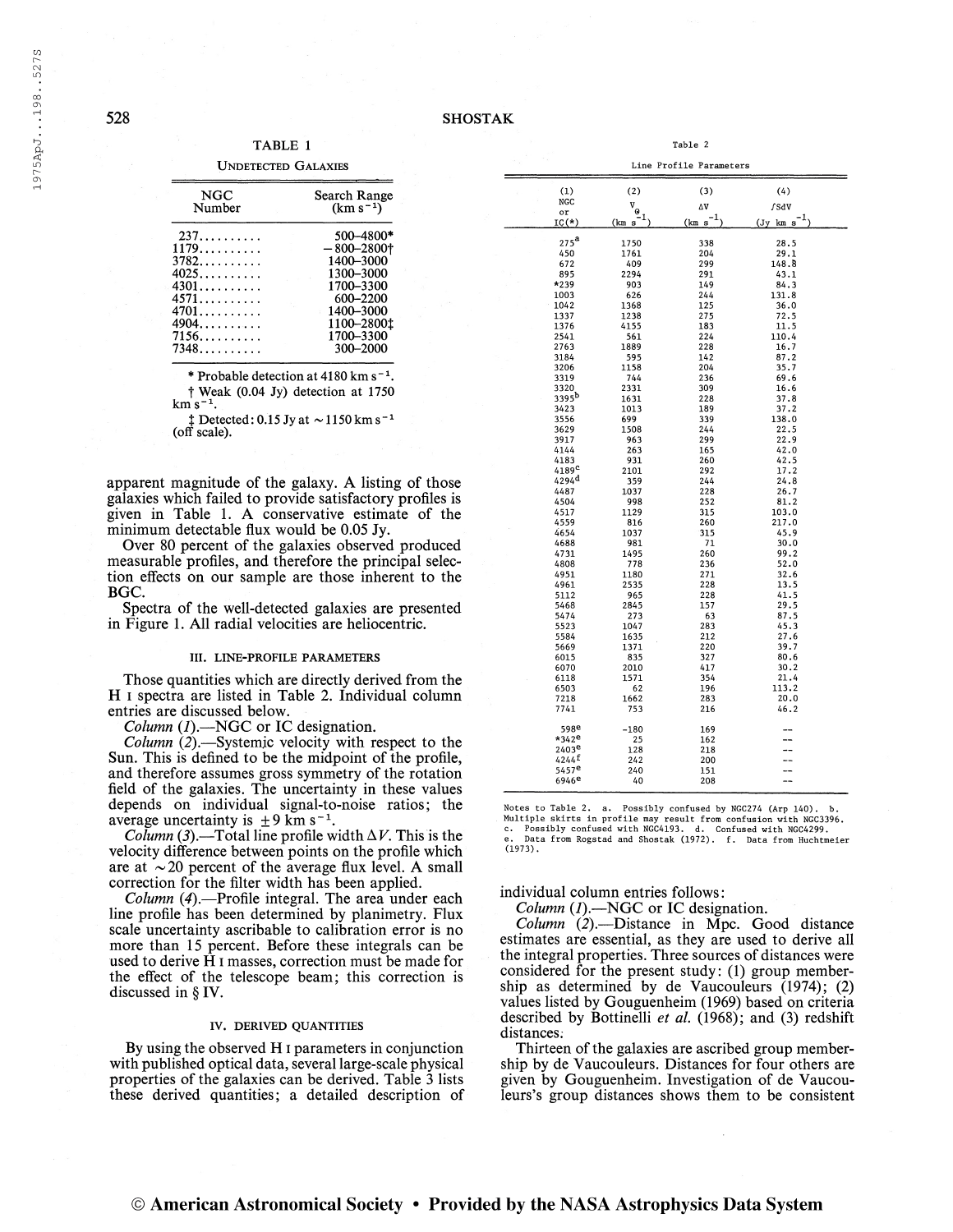1975ApJ...198..527S 197 5ApJ. . .198. .5273

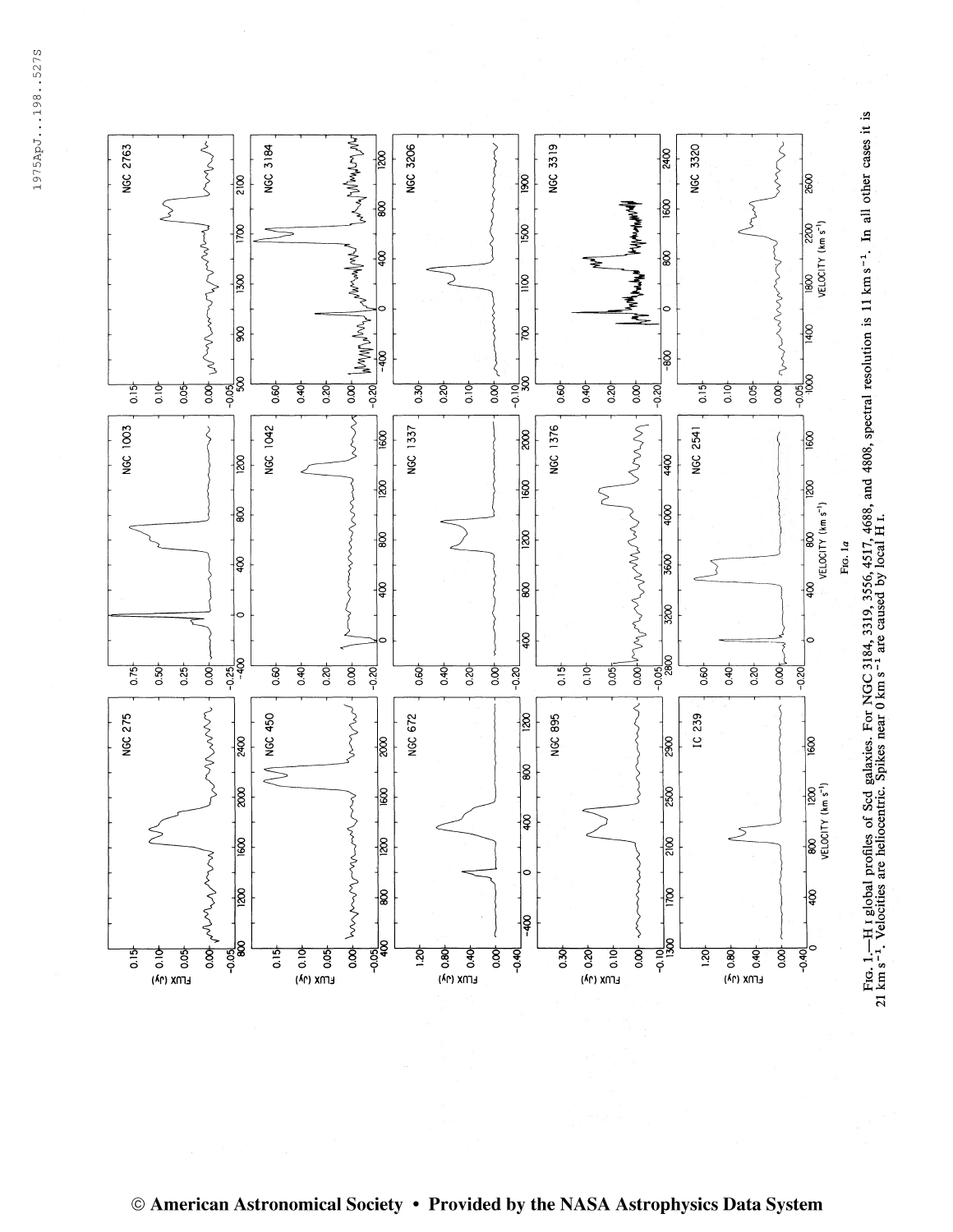

530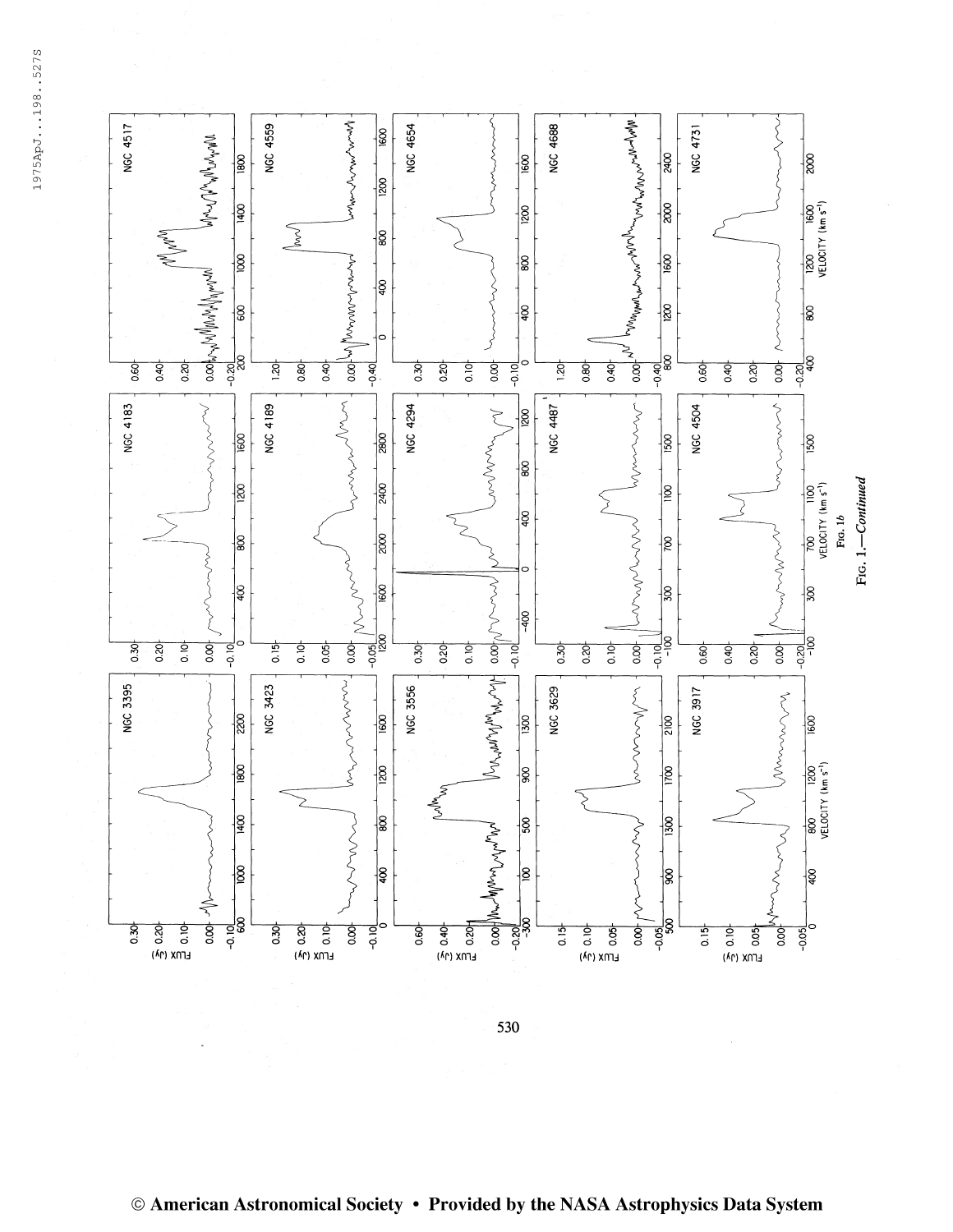



531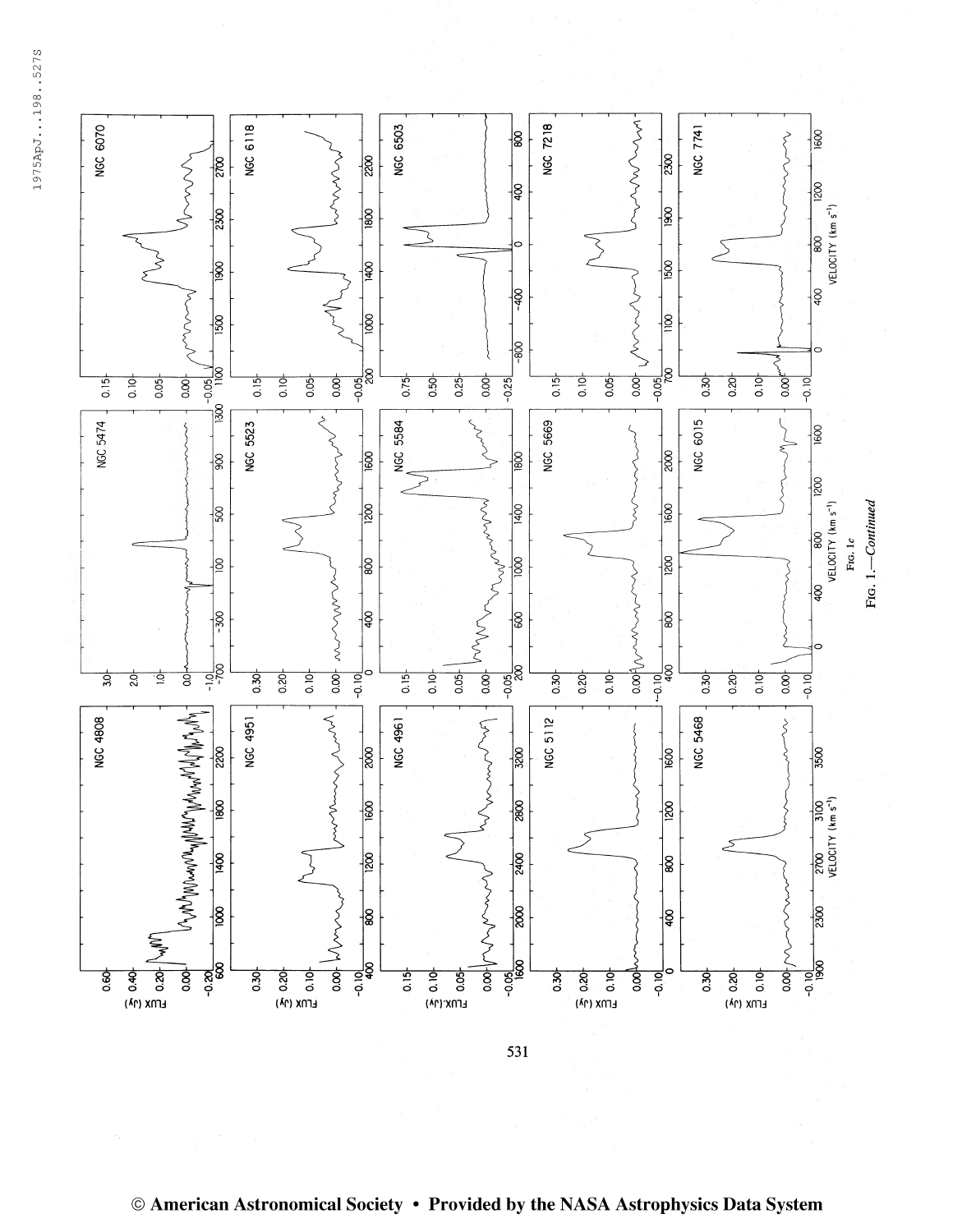527S  $^\infty_\infty$ ğ, LOO' co

Table 3

|        |                   | $(16)$<br>$\frac{1}{6}$<br>$\frac{1}{2}$<br>$\frac{1}{4}$<br>$\frac{1}{4}$<br>$\frac{1}{4}$<br>$\frac{1}{4}$<br>$\frac{1}{4}$<br>$\frac{1}{4}$<br>$\frac{1}{4}$<br>$\frac{1}{4}$<br>$\frac{1}{4}$<br>$\frac{1}{4}$<br>$\frac{1}{4}$<br>$\frac{1}{4}$<br>$\frac{1}{4}$<br>$\frac{1}{4}$<br>$\frac{1}{4}$<br>$\frac{1}{4}$<br>$\frac{1}{4}$<br>$\frac{$ |                           |                                                                                                                                                                                                                        |                                                                                                                                                                                                                                                                                                                     |      |      |      |  |  |  |  |  |  |     |  |         |  |  |            |  |  |  |                                                                                    |  |                                                                                                                                                                                                                                                                                                       |                                         |  |
|--------|-------------------|-------------------------------------------------------------------------------------------------------------------------------------------------------------------------------------------------------------------------------------------------------------------------------------------------------------------------------------------------------|---------------------------|------------------------------------------------------------------------------------------------------------------------------------------------------------------------------------------------------------------------|---------------------------------------------------------------------------------------------------------------------------------------------------------------------------------------------------------------------------------------------------------------------------------------------------------------------|------|------|------|--|--|--|--|--|--|-----|--|---------|--|--|------------|--|--|--|------------------------------------------------------------------------------------|--|-------------------------------------------------------------------------------------------------------------------------------------------------------------------------------------------------------------------------------------------------------------------------------------------------------|-----------------------------------------|--|
|        | $\frac{122}{120}$ |                                                                                                                                                                                                                                                                                                                                                       |                           | قامات مان المستوى المستوى المستوى المستوى المستوى المستوى المستوى المستوى المستوى المستوى المستوى ال<br>من المستوى المستوى المستوى المستوى المستوى المستوى المستوى المستوى المستوى المستوى المستوى المستوى المستوى الم |                                                                                                                                                                                                                                                                                                                     |      |      |      |  |  |  |  |  |  |     |  |         |  |  |            |  |  |  |                                                                                    |  | $8.77$ $-2.78$                                                                                                                                                                                                                                                                                        |                                         |  |
|        | $\frac{14}{9}$    |                                                                                                                                                                                                                                                                                                                                                       |                           |                                                                                                                                                                                                                        |                                                                                                                                                                                                                                                                                                                     |      |      |      |  |  |  |  |  |  |     |  |         |  |  |            |  |  |  | eruuduune endevuud taaanun eu                                                      |  | ou o -i u o<br>o u o -i u o                                                                                                                                                                                                                                                                           |                                         |  |
|        |                   |                                                                                                                                                                                                                                                                                                                                                       |                           |                                                                                                                                                                                                                        |                                                                                                                                                                                                                                                                                                                     |      |      |      |  |  |  |  |  |  |     |  |         |  |  |            |  |  |  |                                                                                    |  | 0,00,11,00,01,1                                                                                                                                                                                                                                                                                       |                                         |  |
|        |                   | $\frac{\text{M}}{\text{M}}/\frac{\text{L}}{\text{Pg}}$                                                                                                                                                                                                                                                                                                |                           | <u> </u><br>  ພໍ່ພໍ່ສໍ່ຜູ້ສະຕິສ່ອງມີພໍ່ສູງສະຕິສ່ອງສູ່ສູງສູງ                                                                                                                                                            |                                                                                                                                                                                                                                                                                                                     |      |      |      |  |  |  |  |  |  |     |  |         |  |  |            |  |  |  |                                                                                    |  | $4029$ $-21$                                                                                                                                                                                                                                                                                          |                                         |  |
|        | (11)              | $\frac{M}{H}$                                                                                                                                                                                                                                                                                                                                         |                           |                                                                                                                                                                                                                        |                                                                                                                                                                                                                                                                                                                     |      |      |      |  |  |  |  |  |  |     |  |         |  |  |            |  |  |  | 53339339443884339395343                                                            |  | hneann                                                                                                                                                                                                                                                                                                |                                         |  |
|        |                   | $\begin{bmatrix} 1 & 0 & 0 \\ 0 & 0 & 0 \end{bmatrix}$ is the set of the set of the set of the set of the set of the set of the set of the set of the set of the set of the set of the set of the set of the set of the set of the set of the set of                                                                                                  |                           |                                                                                                                                                                                                                        |                                                                                                                                                                                                                                                                                                                     |      |      |      |  |  |  |  |  |  |     |  |         |  |  |            |  |  |  |                                                                                    |  | $\frac{3}{4}$ $\frac{1}{1}$ $\frac{4}{1}$ $\frac{3}{1}$ $\frac{3}{1}$ $\frac{3}{1}$ $\frac{3}{1}$ $\frac{3}{1}$ $\frac{3}{1}$ $\frac{3}{1}$ $\frac{3}{1}$ $\frac{3}{1}$ $\frac{3}{1}$ $\frac{3}{1}$ $\frac{3}{1}$ $\frac{3}{1}$ $\frac{3}{1}$ $\frac{3}{1}$ $\frac{3}{1}$ $\frac{3}{1}$ $\frac{3}{1}$ |                                         |  |
| Jerive |                   | e a al cadinavidad de cadina de la cadina de la cadina de la cadina de la cadina de la cadina della                                                                                                                                                                                                                                                   |                           |                                                                                                                                                                                                                        |                                                                                                                                                                                                                                                                                                                     |      |      |      |  |  |  |  |  |  |     |  |         |  |  |            |  |  |  |                                                                                    |  | $9.7$<br>$-2.3$<br>$-3.4$<br>$-14.4$                                                                                                                                                                                                                                                                  |                                         |  |
|        |                   | $\begin{bmatrix} 6 \\ 10 \\ 10 \\ 10 \end{bmatrix}$                                                                                                                                                                                                                                                                                                   |                           | <b>アミト・そのこと・ことによりてアンスタンススミッシュの8768 4 つうこう ようてくる あること こころ さんこう</b>                                                                                                                                                      |                                                                                                                                                                                                                                                                                                                     |      |      |      |  |  |  |  |  |  |     |  |         |  |  |            |  |  |  |                                                                                    |  | $-5.73$<br>$-1.97$<br>$-2.7$                                                                                                                                                                                                                                                                          |                                         |  |
|        |                   |                                                                                                                                                                                                                                                                                                                                                       |                           |                                                                                                                                                                                                                        |                                                                                                                                                                                                                                                                                                                     |      |      |      |  |  |  |  |  |  |     |  |         |  |  |            |  |  |  | ERRA HANNARA HANNA 460 HAN<br>LANG HANNARA HANNARA HAN<br>LANG HANNARA HANNARA HAN |  | 2872074                                                                                                                                                                                                                                                                                               |                                         |  |
|        |                   |                                                                                                                                                                                                                                                                                                                                                       |                           |                                                                                                                                                                                                                        |                                                                                                                                                                                                                                                                                                                     |      |      |      |  |  |  |  |  |  |     |  |         |  |  |            |  |  |  |                                                                                    |  | 75.7738                                                                                                                                                                                                                                                                                               |                                         |  |
|        |                   | $(B-V)$<br>$(B-V)$<br>$(mags).$                                                                                                                                                                                                                                                                                                                       |                           |                                                                                                                                                                                                                        | $\frac{1}{2}$ $\frac{1}{2}$ $\frac{1}{2}$ $\frac{1}{2}$ $\frac{1}{2}$ $\frac{1}{2}$ $\frac{1}{2}$ $\frac{1}{2}$ $\frac{1}{2}$ $\frac{1}{2}$ $\frac{1}{2}$ $\frac{1}{2}$ $\frac{1}{2}$ $\frac{1}{2}$ $\frac{1}{2}$ $\frac{1}{2}$ $\frac{1}{2}$ $\frac{1}{2}$ $\frac{1}{2}$ $\frac{1}{2}$ $\frac{1}{2}$ $\frac{1}{2}$ |      |      |      |  |  |  |  |  |  | .54 |  | 2, 4, 6 |  |  | $45$ $-51$ |  |  |  | $5.83$ $0.5$                                                                       |  | 55                                                                                                                                                                                                                                                                                                    | siggs                                   |  |
|        | さ                 |                                                                                                                                                                                                                                                                                                                                                       | (arcm                     |                                                                                                                                                                                                                        |                                                                                                                                                                                                                                                                                                                     |      |      |      |  |  |  |  |  |  |     |  |         |  |  |            |  |  |  |                                                                                    |  |                                                                                                                                                                                                                                                                                                       | rasinan                                 |  |
|        | $\widehat{c}$     |                                                                                                                                                                                                                                                                                                                                                       | $\frac{1}{(\text{deg.})}$ |                                                                                                                                                                                                                        |                                                                                                                                                                                                                                                                                                                     |      |      |      |  |  |  |  |  |  |     |  |         |  |  |            |  |  |  |                                                                                    |  |                                                                                                                                                                                                                                                                                                       | nnesang                                 |  |
|        | $\overline{c}$    | $\mathbf{\Omega}$                                                                                                                                                                                                                                                                                                                                     | (Mpc)                     | 33347<br>3347                                                                                                                                                                                                          |                                                                                                                                                                                                                                                                                                                     | 14.2 | 24.6 | 21.4 |  |  |  |  |  |  |     |  |         |  |  |            |  |  |  |                                                                                    |  |                                                                                                                                                                                                                                                                                                       | $7.588810$<br>$0.4088010$               |  |
|        | ESC<br>Dec        |                                                                                                                                                                                                                                                                                                                                                       | $LC(*)$                   |                                                                                                                                                                                                                        |                                                                                                                                                                                                                                                                                                                     |      |      |      |  |  |  |  |  |  |     |  |         |  |  |            |  |  |  |                                                                                    |  |                                                                                                                                                                                                                                                                                                       | <b>982224546</b><br>5940447<br>59454546 |  |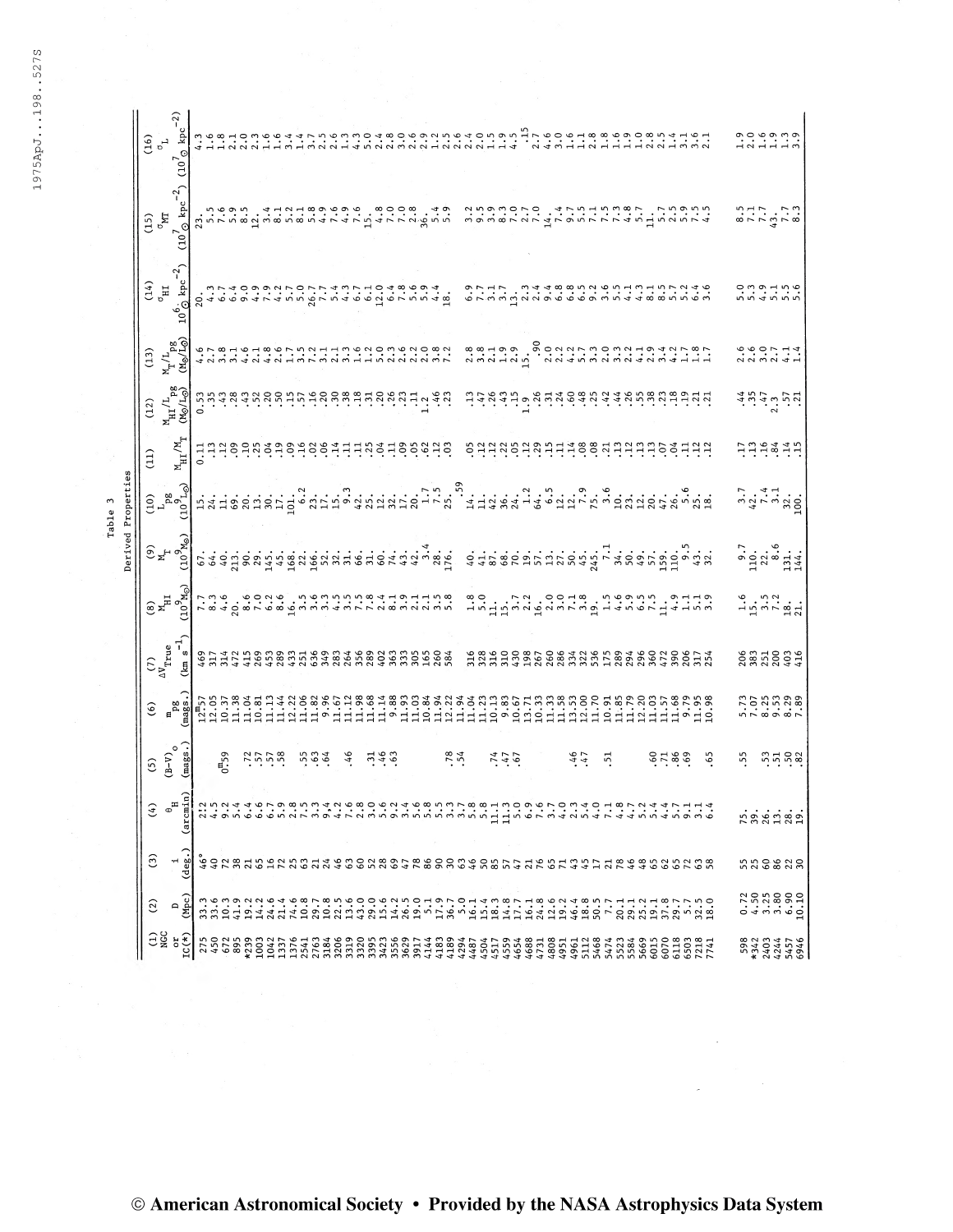with a value  $H_0 = 100 \text{ km s}^{-1} \text{ Mpc}^{-1}$ , as are the relevant Gouguenheim distances.

To ascertain the desirability of using nonredshift distances, we performed a simple test. Published data on galaxies suggest that the distance-dependent ratio mass to luminosity  $M_T/L_{pg}$  is invariant for all spirals. This quantity was computed (see below) for the 17 systems having listed nonredshift distances, and recomputed assuming redshift distances. Although the average values of  $M_T/L_{pg}$  were identical for both groups, the dispersion was reduced by more than a factor of 2, from 3.4 to 1.6 (solar units), when redshift distances were used. Consequently, we have elected to use only redshift distances for the present work. Heliocentric velocities were corrected to the rest frame of the Local Group according to de Vaucouleurs and de Vaucouleurs (1964), and distances derived assuming de Vaucouleurs (1964), and distances derived assuming<br> $H_0 = 55$  km s<sup>-1</sup> Mpc<sup>-1</sup>. The five mapped galaxies taken from Rogstad and Shostak (1972) have distances given by Tammann (1972) which are consistent with this choice for  $H_0$ .

*Column*  $(3)$ . Inclination to sky plane in degrees. These were taken from Danver (1942), or derived from the axis ratios given by Holmberg (1958) or the BGC according to

$$
\cos i = \{[(b/a)^2 - 0.04]/0.96\}^{1/2}.
$$

The above relation assumes an intrinsic axial ratio of 0.2.

Column (4).—Holmberg diameter in aremin. When available, Holmberg's (1958) photometric diameters were used; otherwise, values listed in de Vaucouleurs and de Vaucouleurs (1964) were converted to the Holmberg system according to  $\theta_{\text{H}} = 1.55 \theta_{\text{BGC}}$ . This conversion is given by Heidmann, Heidmann, and de Vaucouleurs (1972; hereafter designated H<sup>2</sup>V).

A dependence of measured photometric diameter on inclination is expected simply due to the changes in path length of the light through a galaxy of finite thickness, and indeed the uncorrected values of  $\theta_{\text{H}}$ show a marked average increase with inclinations.  $\mathrm{H}^2 \vec{\mathrm{V}}$ consider a variation of the form

$$
\frac{\partial \log \theta_{\rm H}}{\partial \log (b/a)} = -c,
$$

where  $b/a$  is the ratio of apparent minor to major axes and  $c$  is a constant. A least-squares solution for the  $46$ detected galaxies of the present sample yielded  $c = 0.4$ . However, the effect is expected to be overestimated due to selection effects. Edge-on systems, being more difficult to classify, will be underrepresented. A solution employing linear, rather than angular, diameters is less susceptible to such effects, assuming our sample is complete to a given apparent magnitude. A leastsquares fit yields  $c = 0.2$ , in agreement with the value found by H <sup>2</sup>V for all types when using BGC diameters. Note that most of the diameters used in the present study, although on the Holmberg system, are taken from the BGC.

The diameters listed in column (4) have been corrected according to  $\theta_{\text{corr}} = \theta(b/a)^{0.2}$ .

*Column* (5).—Color  $(B - V)_0$  from the BGC.

Column (6).—Corrected apparent photographic magnitude. The sources of the magnitude measures, in decreasing order of preference, were (1) Holmberg (1958); (2)  $\overline{B}(0)$  values from the BGC; (3) Zwicky *et al.* (1961); and (4) corrected Harvard magnitudes  $m_c$  from the BGC. All measures were first converted to the Holmberg system. The Zwicky *et al*. magnitudes were corrected according to Holmberg (1969), and  $B(0)$  and  $m<sub>c</sub>$  magnitudes according to

$$
m_{\rm H} = 0.99 m_{\rm BGC} - 0.24
$$

(Roberts 1969).

Two further corrections have been applied to the listed magnitudes. The first is a correction for galactic obscuration, and is taken to be 0.25 csc  $\vert B\vert$ , where B is the galactic latitude of the object. The second is the correction for internal absorption. A usual procedure has been to correct the magnitudes to a face-on  $(i = 0^{\circ})$  aspect using the data of Holmberg (1958). Holmberg computed surface brightness according to

$$
S = m_{pg} + 5 \log \theta_{H}(\text{mag arcmin}^{-2}),
$$

and observed how this quantity varied with inclination. The procedure has been repeated for the present data by computing S and plotting it versus axial ratio  $(b/a)$ (Fig. 2). Also plotted in the figure is the curve taken from Holmberg and average values (with errors) of the present data. The lower absorption curve is a consequence of our correction of diameters for inclination effects (see H <sup>2</sup>V).

The magnitudes in column (6) have been corrected for internal absorption using the newly derived absorption curve.

*Column* (7).— $\Delta V_{true}$ , profile widths corrected to the plane of the galaxy. The mean value, excluding confused systems, is  $\Delta V_{true} = 328$  km s<sup>-1</sup>, with  $\sigma =$  $94 \text{ km s}^{-1}$ . This agrees with Brosche's (1971) value for this type, although the dispersion is great enough to encompass the average values for all spirals.

Column (8).—Hydrogen mass  $M_{\text{H}}$ , assuming the gas to be optically thin. A correction for attenuation by the 10' telescope beam was made. A radial H i distribution which was the average of those found by Rogstad and Shostak (1972) was assumed, and the beam corrections were computed as a function of Holmberg diameter and inclination. The corrections are not overly sensitive to the model adopted, and in no case exceeded 38 percent, the average correction being 12 percent.

No correction has been made for optical depth effects. Roberts's (1969) data show a decrease of a factor of 2 in the ratio  $M_{\text{H I}}/L_{\text{pg}}$  for galaxies with axial ratios of  $(b/a) \le 0.25$ , presumably caused by an increase in the optical depth of H i with greater inclination. However, any tabulation of  $M_{\text{H I}}/L_{\text{pg}}$  which does not account for the diameter-inclination effect discussed earlier will include a dependence

$$
L_{\rm pg} \propto (b/a)^{-5c}.
$$

© American Astronomical Society • Provided by the NASA Astrophysics Data System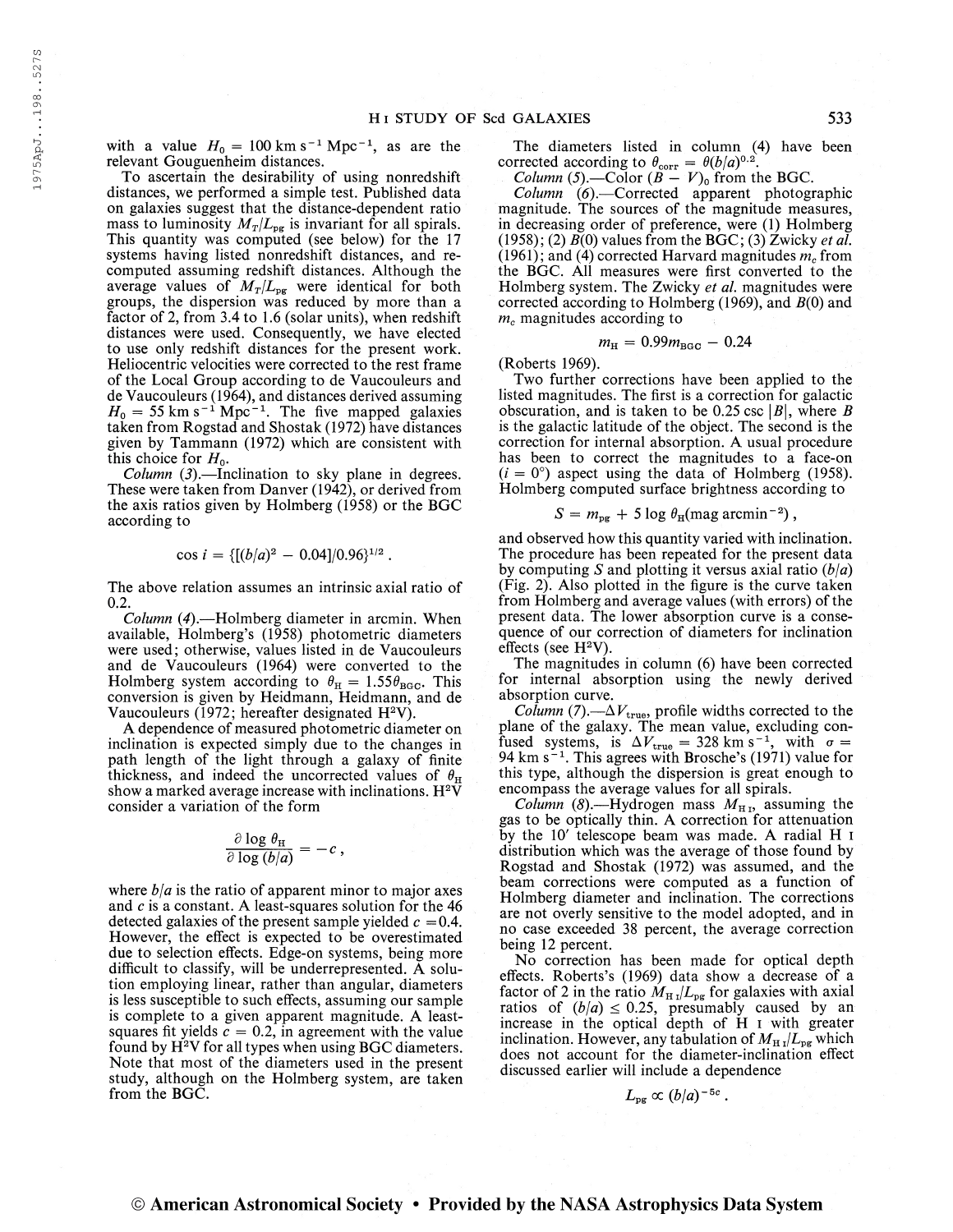

Fig. 2.—Photographic surface brightness S versus observed axial ratio  $(b/a)$ . Interval averages, together with errors, are shown. Solid curve, adopted internal absorption dependence used to derive absolute magnitudes in this paper; *dotted curve*, from Holmberg's (1958) study of late spirals.

A value for  $c$  of as little as 0.1 would account for the effect found by Roberts, who made no diameterinclination corrections. The value for  $c$  found here is 0.2. The values of  $M_{\text{H}i}/L_{\text{pg}}$  in Table 3 exhibit no dependence on axial ratio. Any decrease of this ratio at high inclinations  $(b/a \le 0.25)$  is less than  $\sim 30$ percent. Therefore the average H i optical depth perpendicular to the galactic plane must be  $< 0.2$ .

*Column* (9).—Total masses  $M_T$  computed according to

$$
\frac{M_T}{M_\odot} = 4.25 \times 10^3 \Delta V^2 \theta_\text{H} D ,
$$

where the units of Tables 2 and 3 apply. This formula derives from Brandt (1960) and is the one used by Roberts (1968), assuming a shape parameter  $n = 3$ and turnover radius = $\theta_H/6$ . We have adopted this formulation in order to retain compatibility with earlier studies. It should be emphasized that these masses are considerably extrapolated: only 20-50 percent of the total mass given by Brandt's formulation lies within the Holmberg radius and can be considered observed. Since all models give masses which scale as  $\theta \Delta V^2$ , the listed masses can be converted to other systems by simple rescaling. For example, the indicative masses derived by Nançay observers are related via  $M_i = 2.05 M_T$ . If we adopt rotation curves of the form found by Rogstad and Shostak, for which  $n = 1$ and the turnover radius =  $0.3\theta_H$ , we find masses which are 4.05 times those given in column (9).

 $Column (10)$ .—Absolute photographic luminosities,  $L_{\rm pg}$ 

 $\stackrel{\cdots}{C}$ olumn (11).—Fractional H 1 mass,  $M_{\rm H\,I}/M_T$ .

Column  $(12)$ . - Ratio of H I mass to luminosity,  $M_{\text{H I}}/L_{\text{pg}}$ . Note that this quantity and the surface densities (below) are not dependent on distance.

*Column (13).*—Mass-to-luminosity ratio,  $M_T/L_{\text{pg}}$ .

*Column (14).*—H i surface density,  $\sigma_{H_1}$ , defined by

 $M_{\text{H I}}/\pi(\theta_{\text{H}}/2)^2$ . This mixed quantity assumes a fixed relationship between the optical and H i diameters.

*Column* (15).—Total mass surface density  $\sigma_M$ , defined analogously to  $\sigma_{\text{H I}}$ .

*Column* (16).—Luminosity surface density,  $\sigma_L$ , defined analogously to  $\sigma_{\text{H I}}$ .

### v. DISCUSSION

## a) Profile Shapes

The profiles of Figure <sup>1</sup> display a characteristic double peak. The average ratio of peak flux to the flux at the systemic velocity is 1.4. Model studies (J. Rubin, 1973) indicate that the peaks are caused by H i in the outer regions of the galaxy where nearly constant circular velocities obtain. We infer that the relatively flat rotation curves  $(n = 1)$  found for five Scd galaxies by Rogstad and Shostak (1972) are typical of the majority of spirals of this type. Total masses for these objects are consequently uncertain, as discussed above. The possible absence of  $H I$  in the central regions, as observed in several spirals (e.g., Roberts 1966; Rogstad and Shostak 1971), only slightly alters the ratio of peak-to-systemic velocity flux, and cannot be deduced from the profile shapes alone.

The morphology of the profiles is so regular that a major departure from the characteristic shape is observed only in case of a confusing, second galaxy in the telescope beam. Confused spectra are noted in Table 2,

## b) Integral Property Ratios

Histograms of the principal integral properties are given in Figure 3. Mean logarithmic values of these quantities, together with their dispersions, are listed in Table 4. These values are based on the 48 unconfused objects of Tables 2 and 3. In general, they are in reasonably good agreement with those of Roberts (1969) and Balkowski (1973) when account is made of the different distance scales used. The largest discrepancy is for the distance independent quantity  $M_{\text{HJ}}/L_{\text{pg}}$ , which is significantly less for the present

TABLE 4

| MEAN LOGARITHMIC VALUES AND DISPERSIONS OF |                            |  |  |
|--------------------------------------------|----------------------------|--|--|
|                                            | <b>INTEGRAL PROPERTIES</b> |  |  |

| Quantity                                           | Mean Value<br>(dispersion)                                |
|----------------------------------------------------|-----------------------------------------------------------|
| $M_{\rm H\,{\tiny I}}/M_{\tau}:\ldots\ldots\ldots$ | $-0.94$ (solar units)                                     |
| $M_{\rm H\,I}/L_{\rm DE}$ :                        | (0.28)<br>$-0.48$ (solar units)                           |
| $M_T/L_{\text{per}} \ldots \ldots \ldots$          | (0.27)<br>0.45 (solar units)                              |
|                                                    | (0.21)<br>$0.83(10^{6} \text{ g kpc}^{-2})$               |
| $\sigma_{H}$ :                                     | (0.23)                                                    |
| $\sigma_{M_T}$ :                                   | $0.77~(10^{7}$ <sub>o</sub> kpc <sup>-2</sup> )<br>(0.18) |
| $\sigma_r$ :                                       | 0.35 $(10^{7} \text{ s kpc}^{-2})$<br>(0.18)              |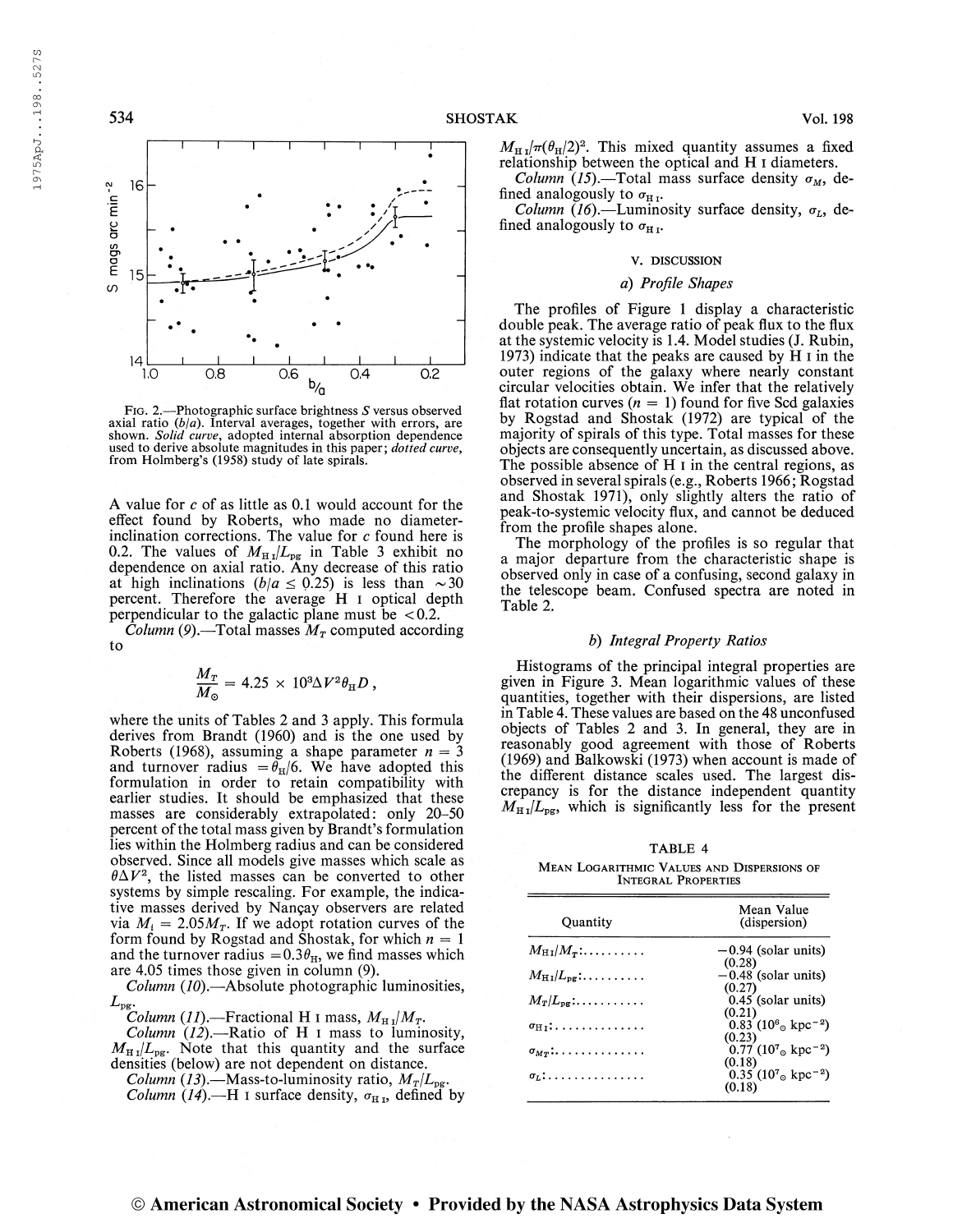

Fig. 3.—Histograms of integral property ratios for unconfused Scd galaxies. Quantities are expressed in solar units except  $\sigma_{\text{H}}(10^6 M_\odot \text{ kpc}^{-2})$  and  $\sigma_{M_T}$ ,  $\sigma_L(10^7 M_\odot \text{ kpc}^{-2})$ .

sample. Furthermore, the dispersions in all quantities are less than in preceding studies.

In particular, it is interesting to note that dispersions in the distance-dependent ratios  $(M_H / M_T, M_T / L_{pg})$ are not definitely greater than for distance-independent quantities. The deduced limit on dispersion introduced by distance errors is 0.15 in the log. Our decision, then, to assign all distances on the basis of recession velocity alone results in an estimate of the average precision of this method of better than 0.8 mag in the distance modulus.

To what extent are the listed dispersions of Table 4 intrinsic to the sources ? An estimate can be made by restricting ourselves to those galaxies for which magnitudes and diameters were measured photometrically (Holmberg 1958). These optical parameters are otherwise the least accurate quantities used in the calculation of integral properties. For the photometric subgroup (18 objects), dispersions were reduced by  $\sim$  0.08, although average values remained unchanged. The intrinsic dispersions, therefore, are likely to be less than 0.2, or  $\pm 50$  percent. For comparison, the ratios  $M_{H I}/M_T$  and  $M_{H I}/L_{pg}$  vary by a factor of ~ 3 when going from type Sa to Sm (Roberts 1969).

With the reduced dispersions found here, the desirability of a second parameter, other than Hubble class, to define the quantities of Table 4 is uncertain. Bottinelli and Gouguenheim (1974) summarize the arguments for a second parameter, suggesting the initial gas density as candidate. This quantity is reflected in the galaxy's color, dependent on the initial star formation rate and therefore the gas density (Searle, Sargent, and Bagnuolo 1973). The reddest galaxies, presumably the most efficient converters of gas into stars, should have the lowest fractional H i masses. The 27 unconfused galaxies of Tables 2 and 3 having measured colors fail to show such a relation. Possibly, replenishment of the interstellar environment



FIG. 4.—Maximum rotation velocity  $V_{\text{max}} = \Delta V/2 \sin i$  versus Holmberg radius in kpc. A least-squares fit yields  $V_{\text{max}} \approx r_{\text{Holm}}^{0.44}$ . The open circles represent galaxies with inclinations less than 30°.

1975ApJ...198..527S 197 5ApJ. . .198. .5273